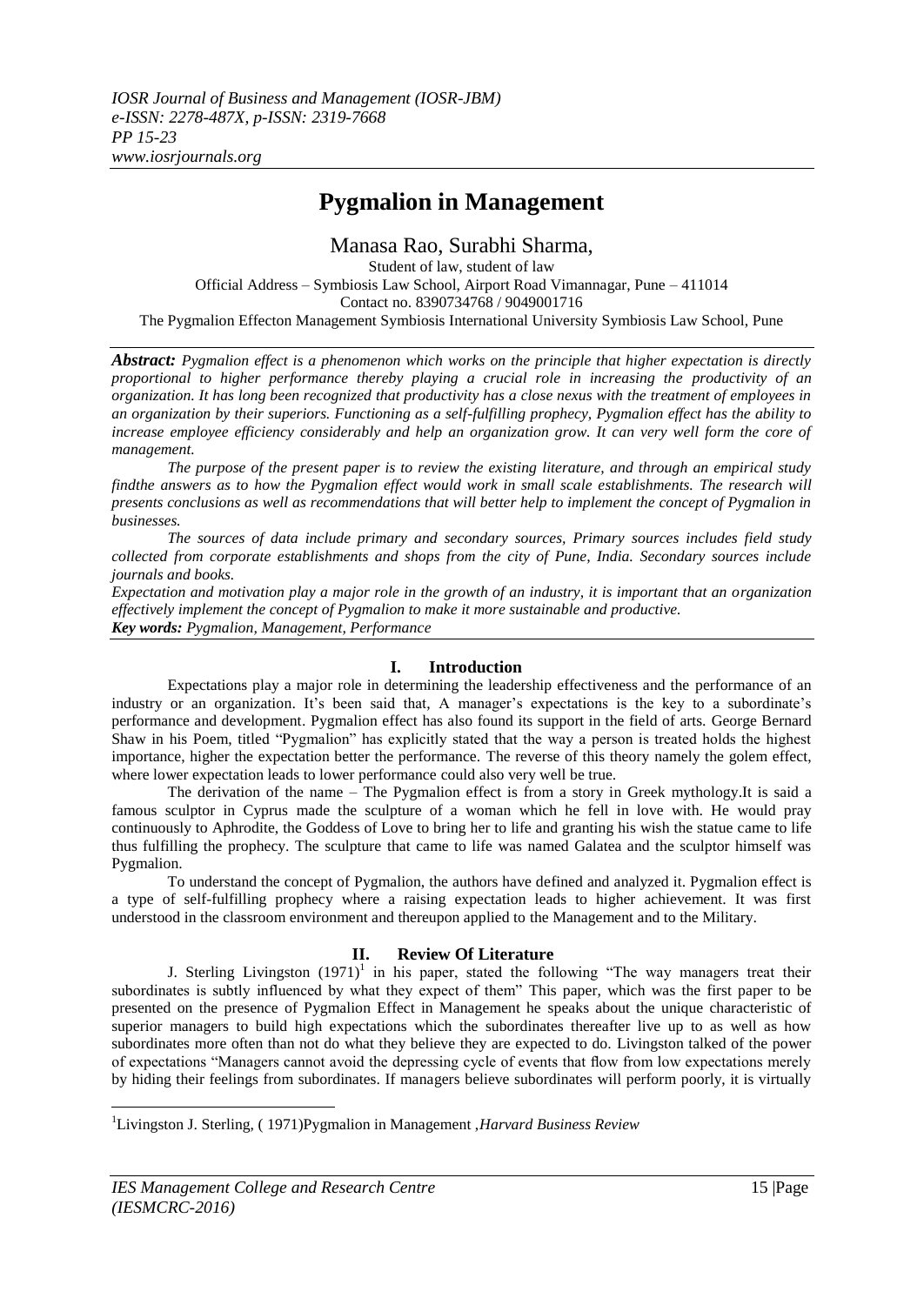impossible for them to mask their expectations because the message usually is communicated unintentionally, without conscious action on their part." He also spoke of the relationship between motivation and expectancy and put it in the following words "The degree of motivation and effort rises until the expectancy of success reaches 50%, then begins to fall even though the expectancy of success continues to increase. No motivation or response is aroused when the goal is perceived as being either virtually certain or virtually impossible to attain." Don Eden (1992)<sup>2</sup> in his paper, talks about how the Pygmalion Effect works in different management set ups that work on McGregor's Theory X and Y, he says "A manager acting on Theory X assumptions mistrusts workers, refrains from delegating authority to them, and supervises them closely. This leads to fulfillment of the manger's prophecy, as workers so treated react by exerting less effort on the job. In contrast, belief in Theory Y leads the manager to trust people and to seek ways of achieving greater integration between individual and organizational goals. McGregor held that workers live up to the trust placed in them and respond responsibly to the challenge by redoubling their commitment and motivation. Thus, McGregor considered managers' expectations to be a determinant of productivity via an SFP process.'

Kohei Daido and Hideshiltoh $(2005)^3$ , in their paper, summarized the effect as follows "Amanager'shighexpectation influencesherattitude toward her subordinates and such attitude has positive effects on subordinates' self-expectancy. The subordinate's enhanced self-expectancy then improves their performance. In this process, the part that a person's enhanced self-expectation improves his own performance is often called the Galatea effect."

Dov Eden's (1984) paper<sup>4</sup>, proposed the following model explaining the Pygmalion Effect.



Explaining the model he said, "The model includes five variables that form a closed causal chain. In the classical Pygmalion paradigm the first link in the chain is the supervisor's expectancy. It clearly is first, because it is experimentally manipulated and everything else is initially neutralized by random assignment. Eden and Ravid (1982) have shown that, by means of differential treatment, supervisors instill higher selfexpectations in those subordinates of whom they expect more (arrow 2). The combination of these expectancy and equity processes aroused by high expectations produces a rise in overall motivation (arrow 3), and the enhanced motivation causes subordinates to invest greater effort, boosting performance (arrow 4). The chain is completed and the loop is closed by positing causal effects of performance on the super- visor's expectancy (arrow 5)" Arrow 6 shows that the Galatea effect intervenes and leads to similar performance efforts. We utilize this model later in the research paper to answer the objective.

*IES Management College and Research Centre* 16 |Page *(IESMCRC-2016)* 

1

<sup>&</sup>lt;sup>2</sup>Eden, D. (1992). Leadership and expectations: pygmalion effects and other self-fulfilling prophecies in organisations. *Leadership Quarterly*, 3(4) , 271-305.

 $3$ Daido K. and Itoh H.( 2005), The Pygmalion Effect: An agency model with reference dependant preferences, *Social Science Research Network*, Working Series No. 1444

<sup>&</sup>lt;sup>4</sup>Eden, D. (1992). Leadership and expectations: pygmalion effects and other self-fulfilling prophecies in organisations. *Leadership Quarterly*, 3(4) , 271-305.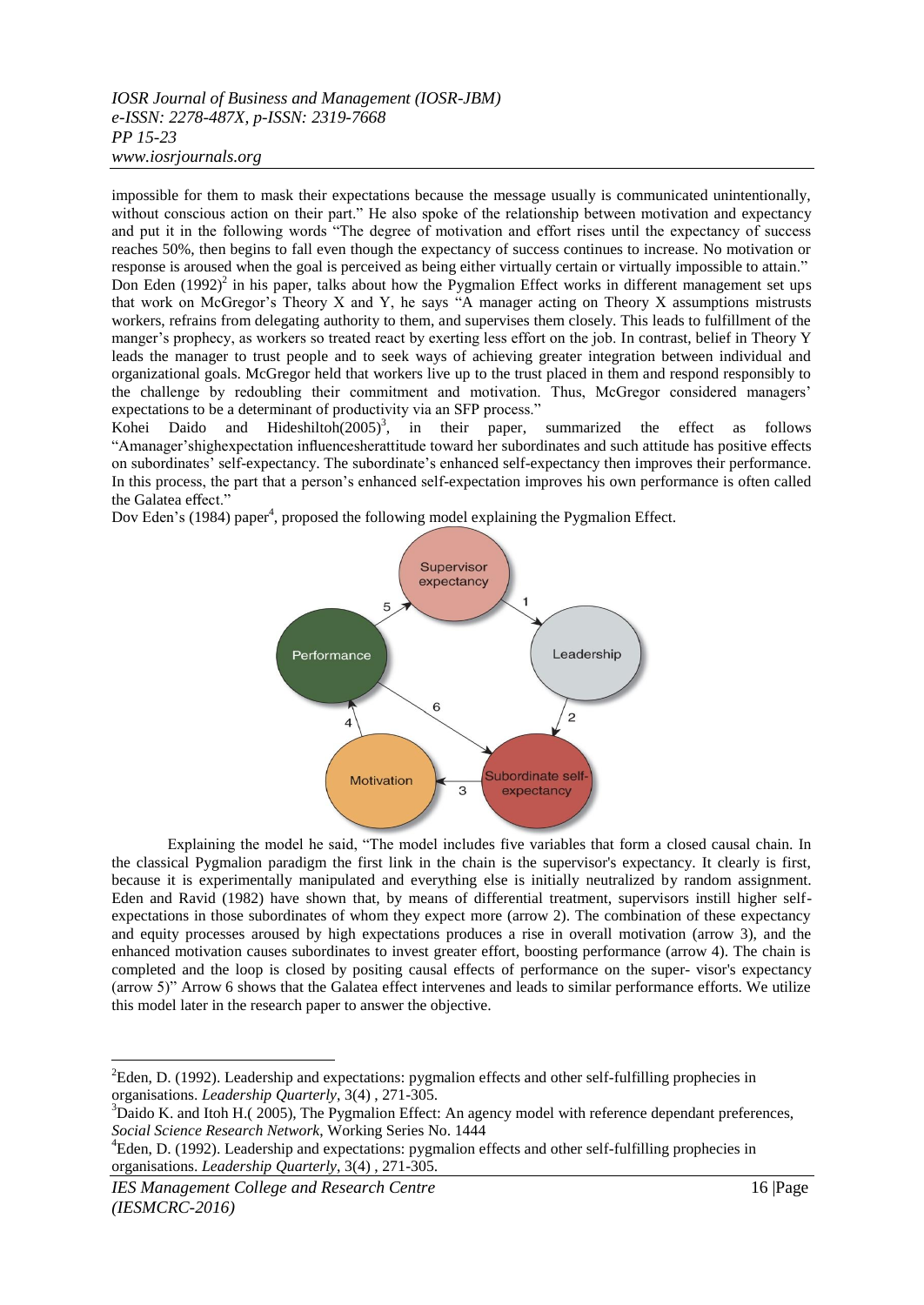## **III. Research Methadology:**

Primary Source includes Field Study and the Secondary Sources includes Journal and books.

### **IV. Objectives:**

- a. To determine if Figure 1 A model of self-fulfilling prophecy at work operates between superiors and subordinates.
- b. To determine if Pygmalion operates in a democratic set up and helps an organization performs well.
- c. To provide appropriate recommendations so as to help better utilize the Pygmalion effect in management

#### **V. Research Method:**

The research is based on primary data consisting of 7 corporate establishments collected from a sample of 22 people which includes 15 subordinates and 7 superiors from the city of Pune. Data was collected through a questionnaire and in depth interviews of the sample. Secondary data in the form of Articles published in books and journals, research papers and reports was also referred. Statistical tools applied are pie charts and a 5 point Likert scale using the following parameters: Strongly disagree, disagree, neither agree nor disagree, agree and strongly disagree.

## **6.1 Findings And Piecharts:**

## **VI. Findings And Discussion:**

The following pie charts were made after our field study and the findings were as follows: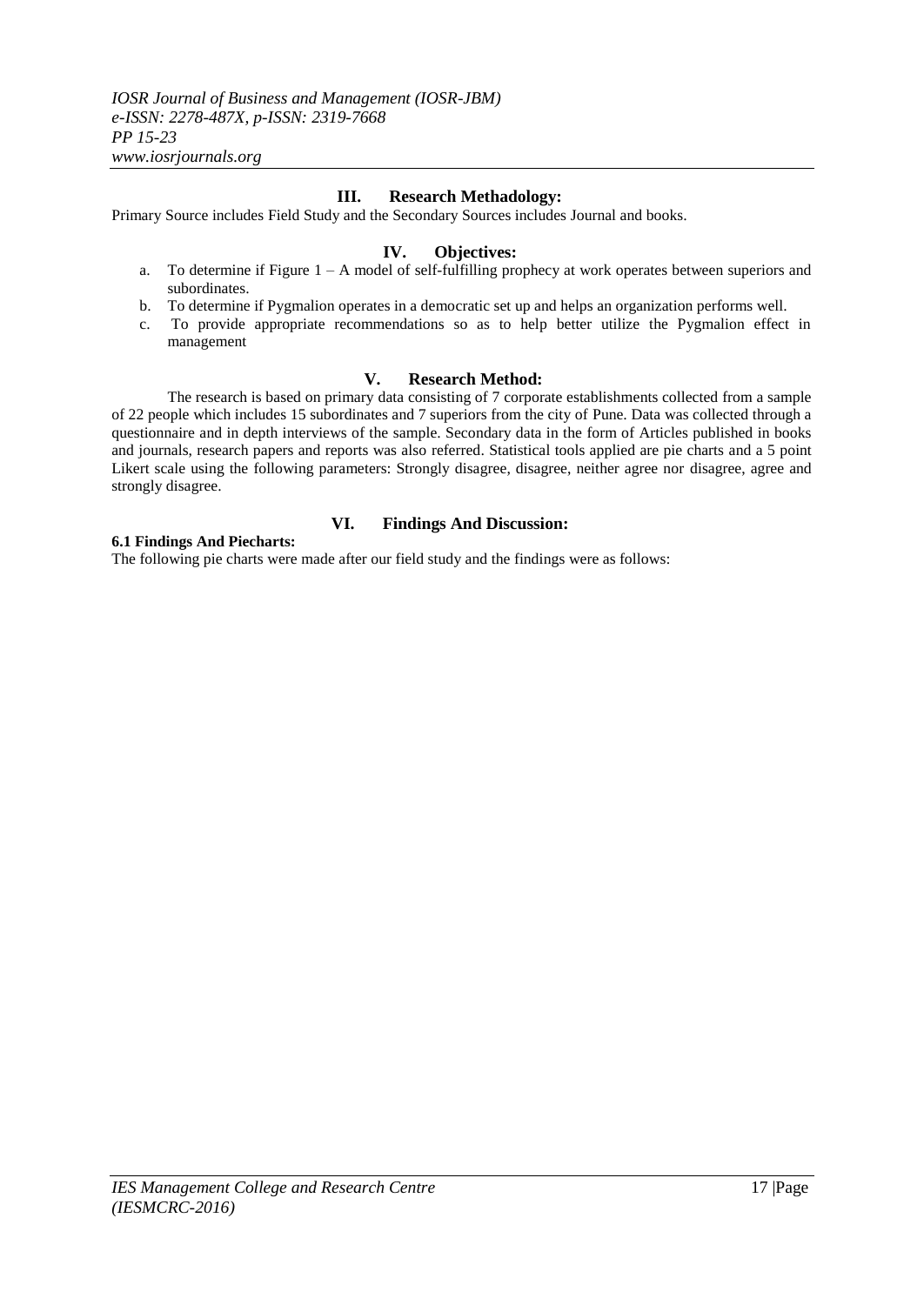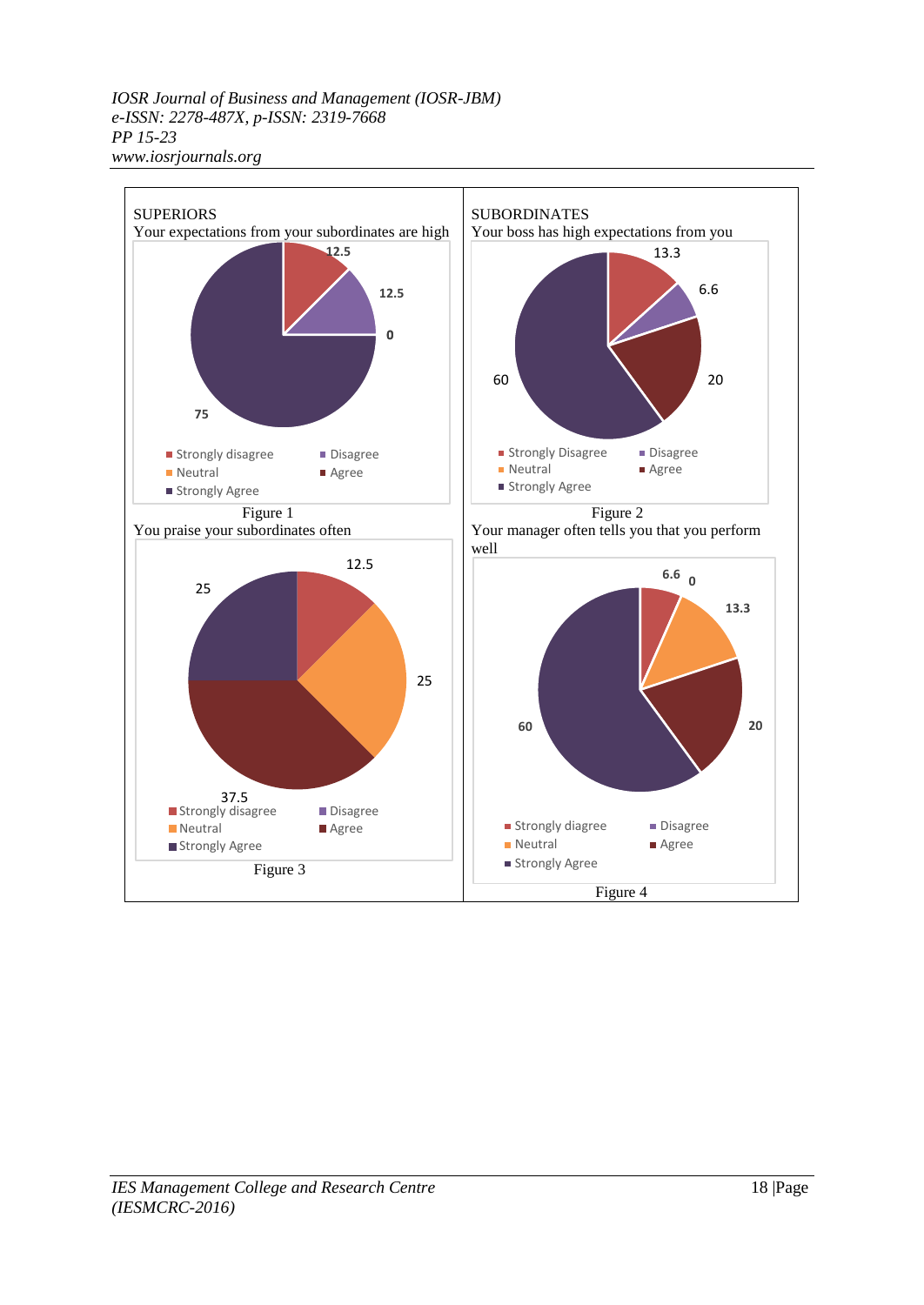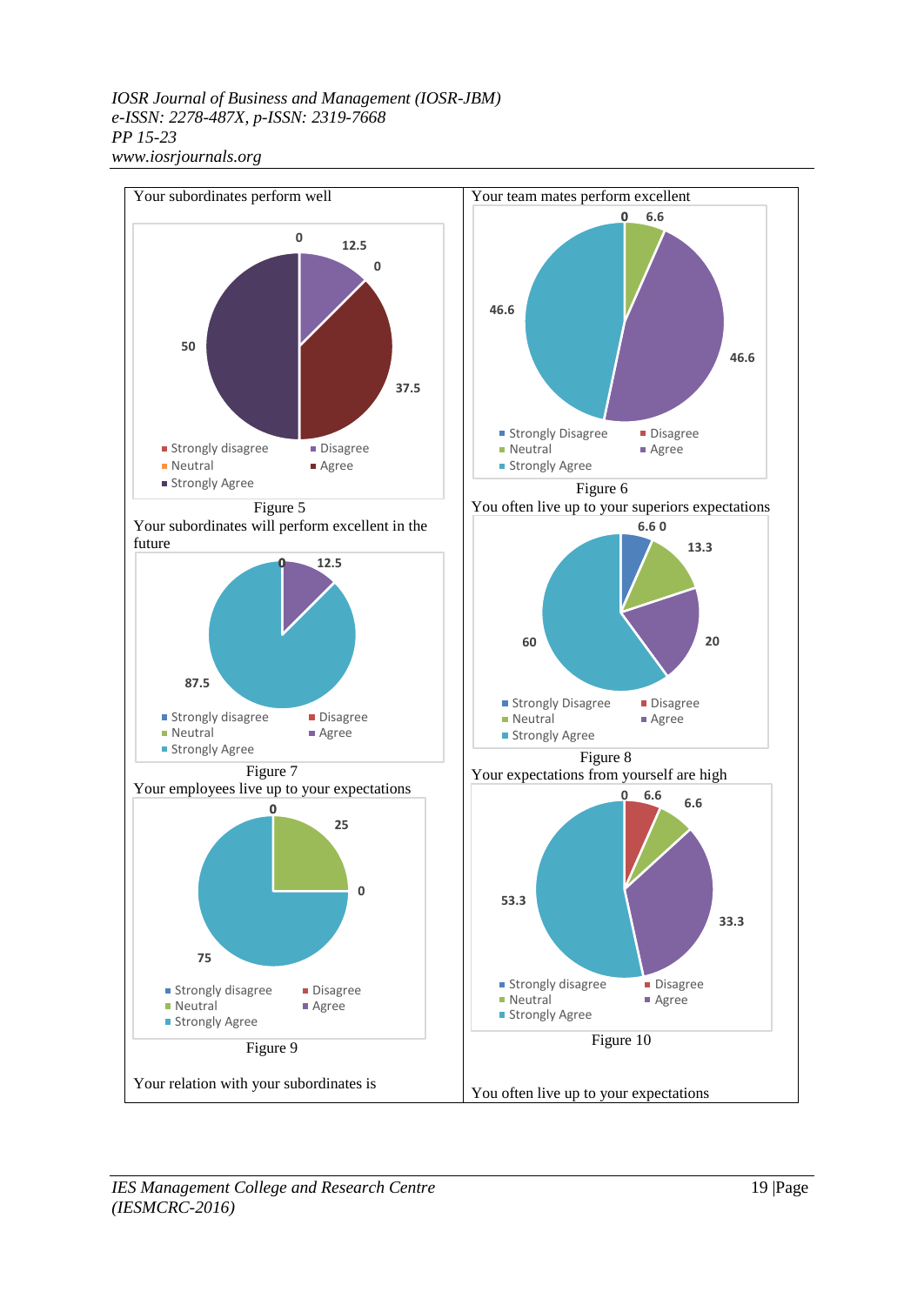

#### **Succesful Conveyance Of Superior Expecatncy**

Figure 1 and Figure 3 represent the Questions posed to the Superiors which state "Your expectations from your subordinates are high" and "You praise your subordinates often" respectively. Figure 1 shows that 75% strongly agree that they have high expectations from their subordinates and 37.5% agree and 25% strongly agree that they praise their employees often. The corresponding subordinate questions are represented by Figure 2 and Figure 4 and ask if "Your boss has high expectations from you" and "Your manager often tells you that you perform well" respectively. The pie charts show that 60% strongly agree and 20% agree that their bosses have high expectations from them and again 60% strongly agree and 20% agree that their manager often tells them that they perform well. Hence, we see that superiors are able to successfully convey high expectations to employees and this completes the improved leadership due to high superior expectancy variable.

#### **Future Expecations**

Figure 5 and Figure 7 asks the Superior if "Your subordinates perform well" and if "Your subordinates will perform excellent in the future" respectively to which the pie chart showed the following answers: 50% superiors strongly agreeand 37.5% agree that their subordinates perform well. Regarding future expectations, 87.5% strongly agree that their subordinates will perform excellent in the future. The corresponding subordinate question is represented by Figure 6 and asks if their team mates perform well to which 46.6% strongly agreed and 46.6% agreed that they do. The subordinates perform well which is observed by the superiors and since they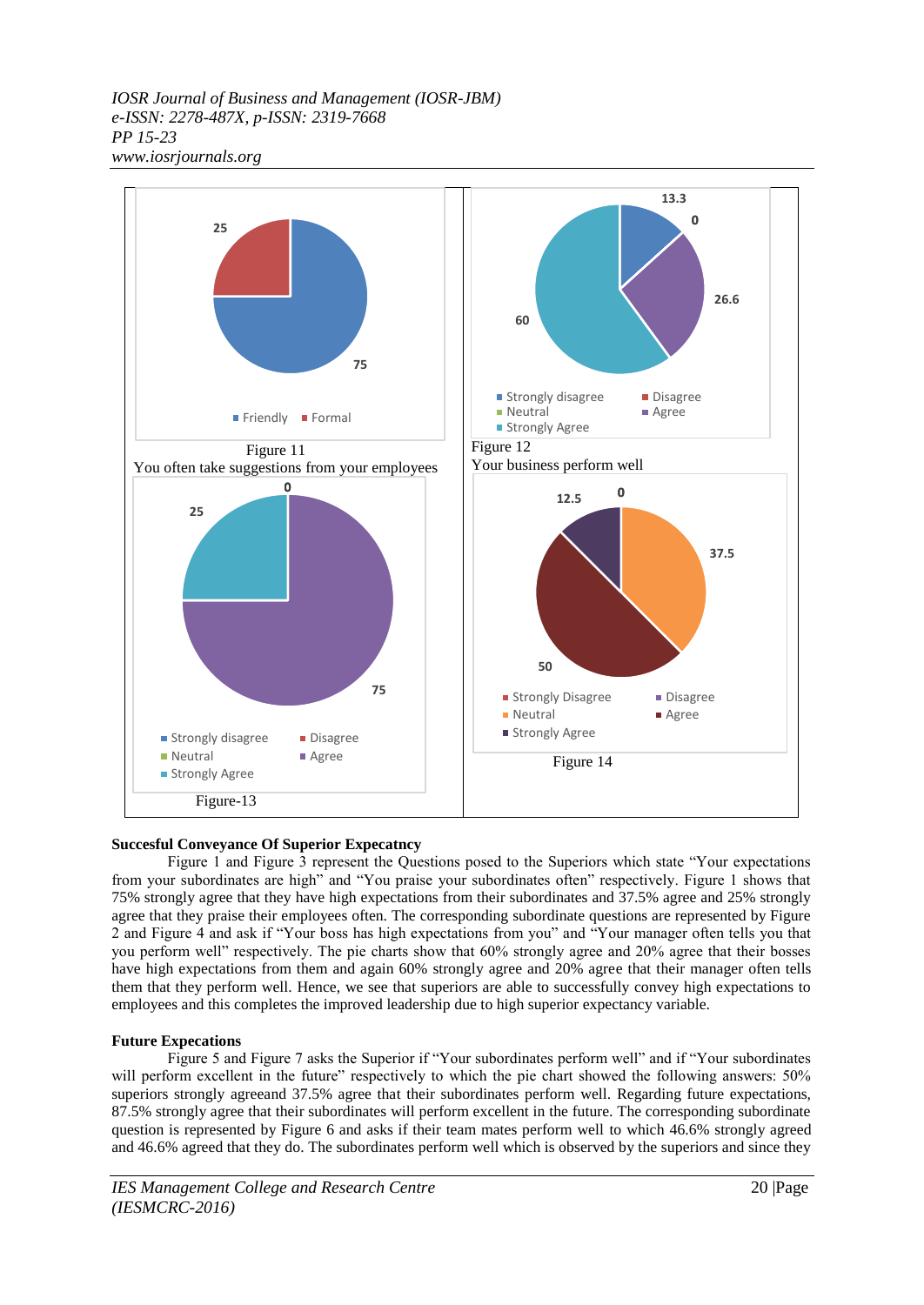perform well at the present time the superiors have high future expectations from them as well. This forms a circle which represents the existence and repeating of self-fulfilling prophecies.

Figure 9 asked the following question to the superior: "Your subordinates live up to your expectations". To which, 75% strongly agreed and 25% neither agreed nor disagreed. The corresponding question to the subordinates was if they often live up to their superiors' expectations (Figure 8) to which, 60% strongly agreed and 20% agreed.

#### *EMERGENCE OF GALATEA*

The next 2 questions were posed exclusively to the subordinates and have no corresponding superior questions. Figure 10 asks "Your expectations from yourself are high" and Figure 12 shows the question "You often live up to your expectations". Pie chart for Figure 10 shows 53.3% strongly agree and 33.3% agree that they have high expectations from themselves. Pie chart for Figure 12 shows that 60% strongly agree and 26.6% agree that they often live up to their own expectations. These figures show the operation of Galatea effect. Subordinates have high expectation from themselves and they live up to these expectations thus becoming selffulfilling prophecies. This fulfills arrows 3, 4 and 5 as shown in the diagram.

#### *DEMOCRATIC SET UP*

The next questions were asked to the superiors to determine what kind of set up them operate under. For this purpose the following questions were asked "Your relations with your employees is-"(Figure 11) and "You often take suggestions from your employees" (Figure 13). The following statistics emerged: 75% said that they have friendly relations with their subordinates and 75% agreed and 25% strongly agreed that they take suggestion from their subordinates. Hence, we see that they operate in a democratic set up and employ McGregor's Theory Y.

The last question asked was to the superior and enquired whether His business performs well. (Figure 14).To this, 50% agreed, 12.5% strongly agreed and 37.5% neither agreed nor disagreed that their business performs well

Hence, we see that initial high expectancy of the superior leads to high performance by the subordinates and in consequence higher future expectancy by superiors. This coupled with the interference of the Galatea Effect helps a business perform well.

#### 6.2 THE RIGHT LEVEL OF EXPECTATION

Scientific research by David McClelland at Harvard University and John Atkinson at University of Michigan<sup>5</sup> demonstrated that the relationship of motivation to expectations varies in the form of a bell shaped curve.

It is interesting to note that, after reading various articles on Pygmalion we have come to find that 'subordinates will not be motivated to reach high levels of productivity unless they consider the boss's high expectations realistic and achievable. If they are encouraged to strive for unattainable goals, they eventually give up trying and settle for results that are lower than they are capable of achieving  $\overline{6}$ . The key is not having extremely high expectation from your subordinates because this way they themselves will not believe in them then. The following diagram represents the bell curve:

<sup>6</sup>Livingston J. Sterling, ( 1971)Pygmalion in Management ,*Harvard Business Review*

1

<sup>5</sup> John W. Atkinson, ( year) "Motivational Determinants of Risk-Taking Behavior,"*Psychological Review,* vol. 64, no. 6, 1957, p. 365.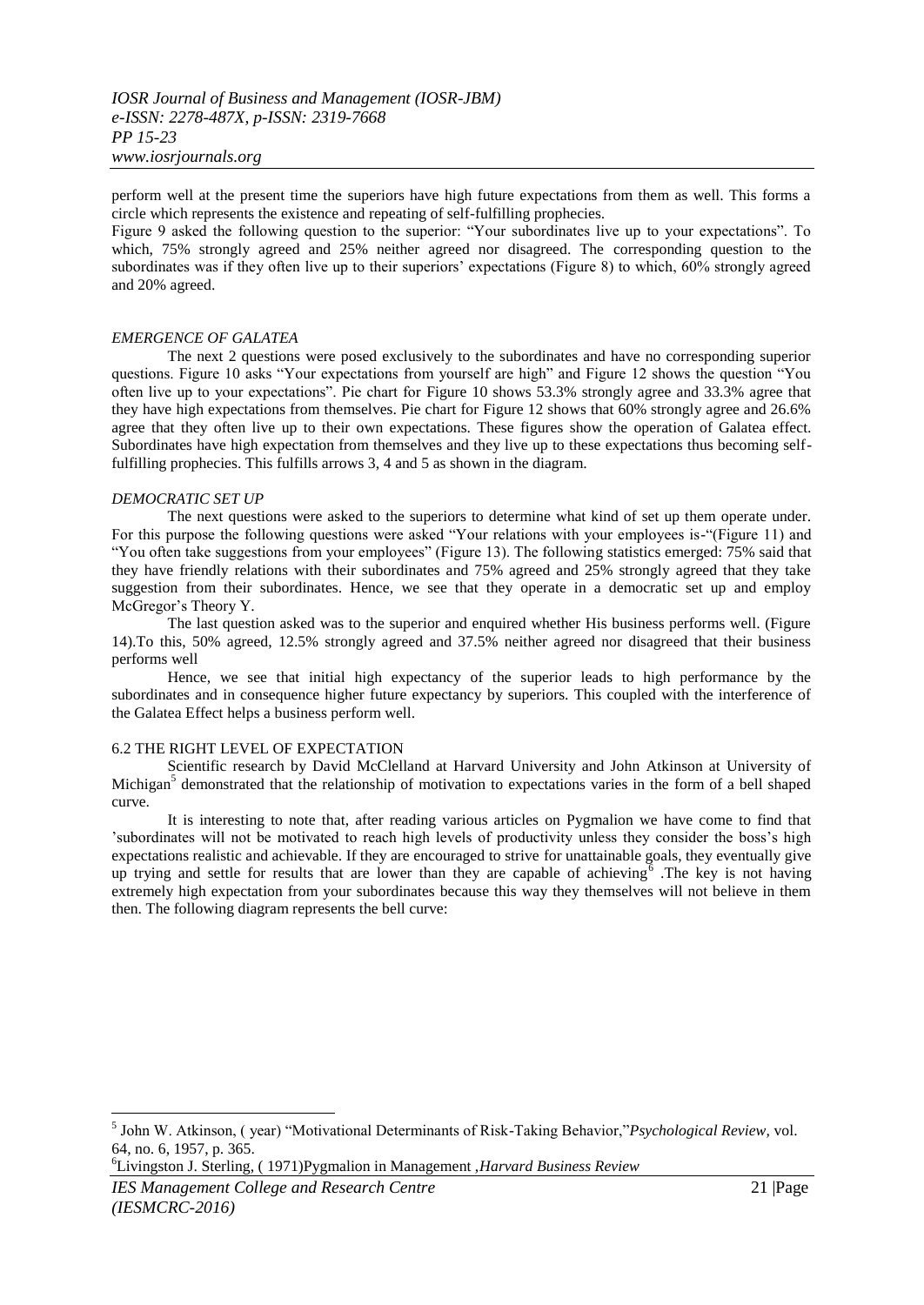

The degree of motivation and effort rises until the probability of success reaches 50% and then begins to fall even though the probability of success continues to increase**.** 

The graph states that if the subordinate thinks that there's no chance of achieving the goal, he/she might feel overwhelmed and lose motivation .On the other hand, if a subordinate thinks he can achieve the desired goal he/she will be motivated to work even harder.

#### **VII. Conclusion**

Industries have been growing at a rapid speed these days, with the growing needs comes first line fast managers who can speed up the performance of the company. As a consequence of this many companies have been under developing their most valuable resource-Talented young men and women, for the top executives of the firm the path forward is clear- it is to get good managers who help themselves to help their subordinates in performing a good job.

There is no doubt that expectation and motivation play a part in influencing subordinates. The phenomenon of this self-fulfilling prophecy has had a tremendous effect in a work place by both superiors and subordinates. Through our field study we have worked out that the Pygmalion effect operates in a democratic set up and that both the Pygmalion and Galatea effect combine to help the business perform well. We also have come to the conclusion that the superior successfully conveyed high expectations to the subordinates which led to good performances on the part of the employees. Since subordinates performed well, the superiors had high future expectations as well. As a result it lifts productivity throughout the organization. More often then not one realizes, the manager is Pygmalion<sup>8</sup>

#### **VIII. Recommendations**

Managers, Directors and Organizational Leaders understandably have an influence on the success of employees, and can play a part in that success or failure, at times, without even realizing it. Positive expectations are important to ensure a positive outcome, as the belief itself can affect the giver and the receiver. Managers not only shape the expectations and the performance of the subordinates but also influence their attitude towards their jobs and themselves, if managers are unskilled it leaves a scar on the employees and the overall unit performance of the company decreases and their reputations as coaches is harmed, on the other hand if the managers can induce confidence and make the subordinates believe in themselves, their capabilities will grow and the growth of the firm happens. After conducting a thorough research, it is recommended that:

 $\triangleright$  Each and every manager or employer should be made aware of the concept of the Pygmalion effect

<sup>8</sup>Livingston J. Sterling, ( 1971)Pygmalion in Management ,*Harvard Business Review*

1

<sup>&</sup>lt;sup>7</sup>Rosenthal and Jacobson, commentary on the Pygmalion effect study $\lt$ [https://www.worklife.com/use-the](https://www.worklife.com/use-the-pygmalion-effect-to-create-a-high-performing-team/)[pygmalion-effect-to-create-a-high-performing-team/>](https://www.worklife.com/use-the-pygmalion-effect-to-create-a-high-performing-team/) (2<sup>nd</sup> August 2015)